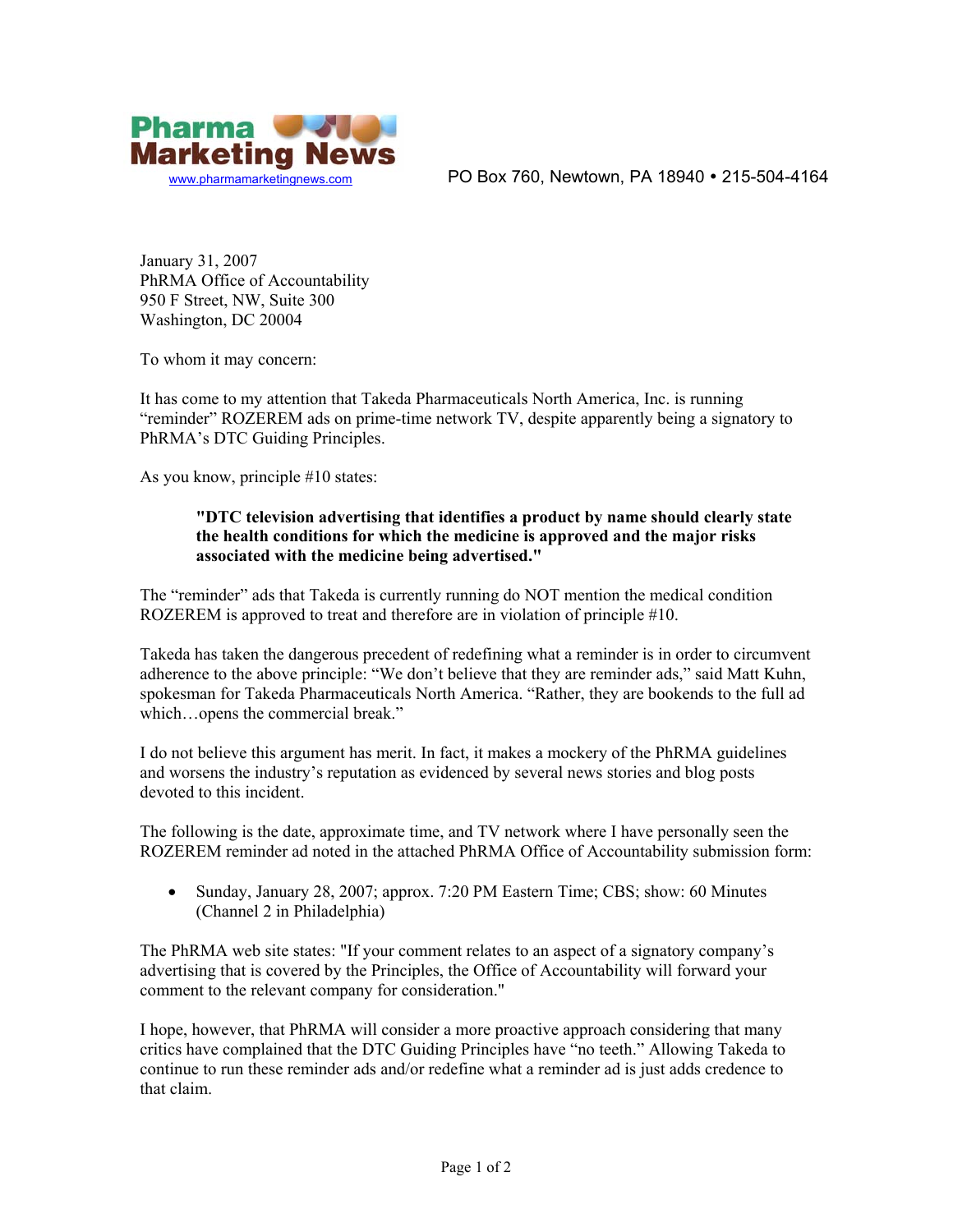As the publisher and editor of *Pharma marketing News* and contributor to Pharma Marketing Blog (www.pharmamarketingblog.com), which was cited by the Wall Street Journal as a Health Care Blog "Insiders Read to Stay Current," I eagerly look forward to PhRMA's response to this matter.

Sincerely,

John Mack Publisher, Pharma Marketing News

Cc: Mark Booth, Takeda Pharmaceuticals North America, Inc.; Matt Kuhn, Takeda Pharmaceuticals North America, Inc.